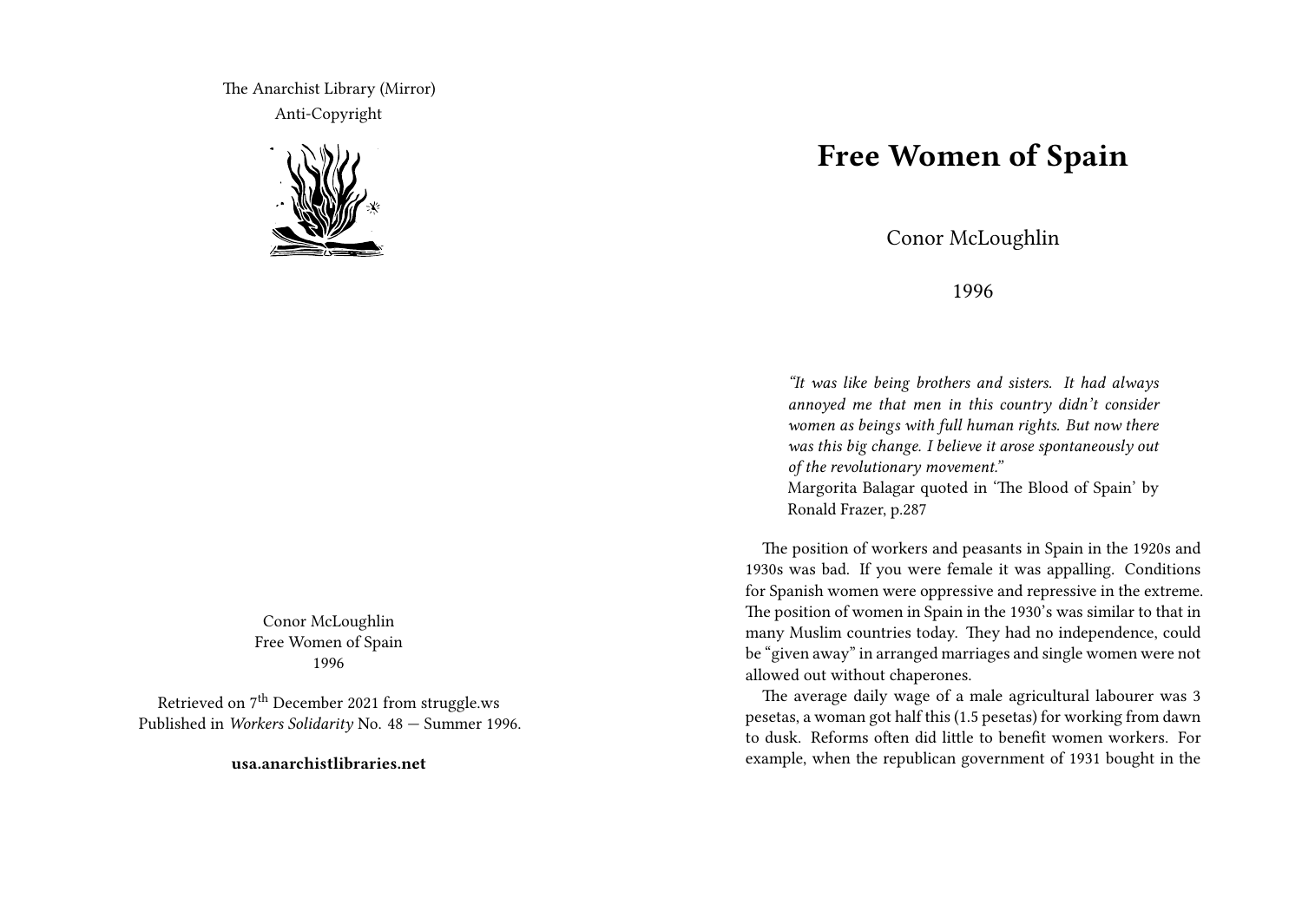eight hour day this just meant that women could be home at 5pm to cook and clean.

The 1931 government had introduced limited divorce, given women the vote and some limited maternity leave. There was a small movement for women's' rights but it was reformist and based on middle class and professional women. Within the anarchist movement there was little discussion of women's issues. However just before the military coup in May 1936 two small groups of anarchist women from Madrid and Barcelona merged to form the Mujeres Libres (Free Women) organisation.

The revolution in Spain began as a reaction to the military coup (see Workers Solidarity no.47). Workers organised by the anarchosyndicalist CNT union and, to a lesser extent, the socialist UGT union federations took to the streets. The response was spontaneous and courageous, heavily influenced by anarchist ideas which had a deep implantation among Spanish workers and peasants.

Women were everywhere in the initial resistance and fought as full and equal members of the anti-fascist militias up until November 1936, when the republican government ordered women away from the frontline. Many were killed in the battle for Madrid. There were changes in work, leisure and in attitudes towards women.

Women were involved at all levels in the collectivisation of industry and land. Piece-work in the home was abandoned as women flooded into the factories. It was a time of tremendous excitement as a wave of revolutionary enthusiasm swept over the republican zone. As one woman, Pepetia Carpena of the Catalan regional committee of Mujeres Libres, put it "even if I had died I wouldn't have wanted not to have had that experience."

Revolutions bring about dramatic social changes. Old expectations, assumptions and ways of behaving begin to be questioned. But change doesn't occur overnight. Rather, change starts with a discussion. It's though the often long and messy process of debate and disagreement that the way in which we see the world is radi-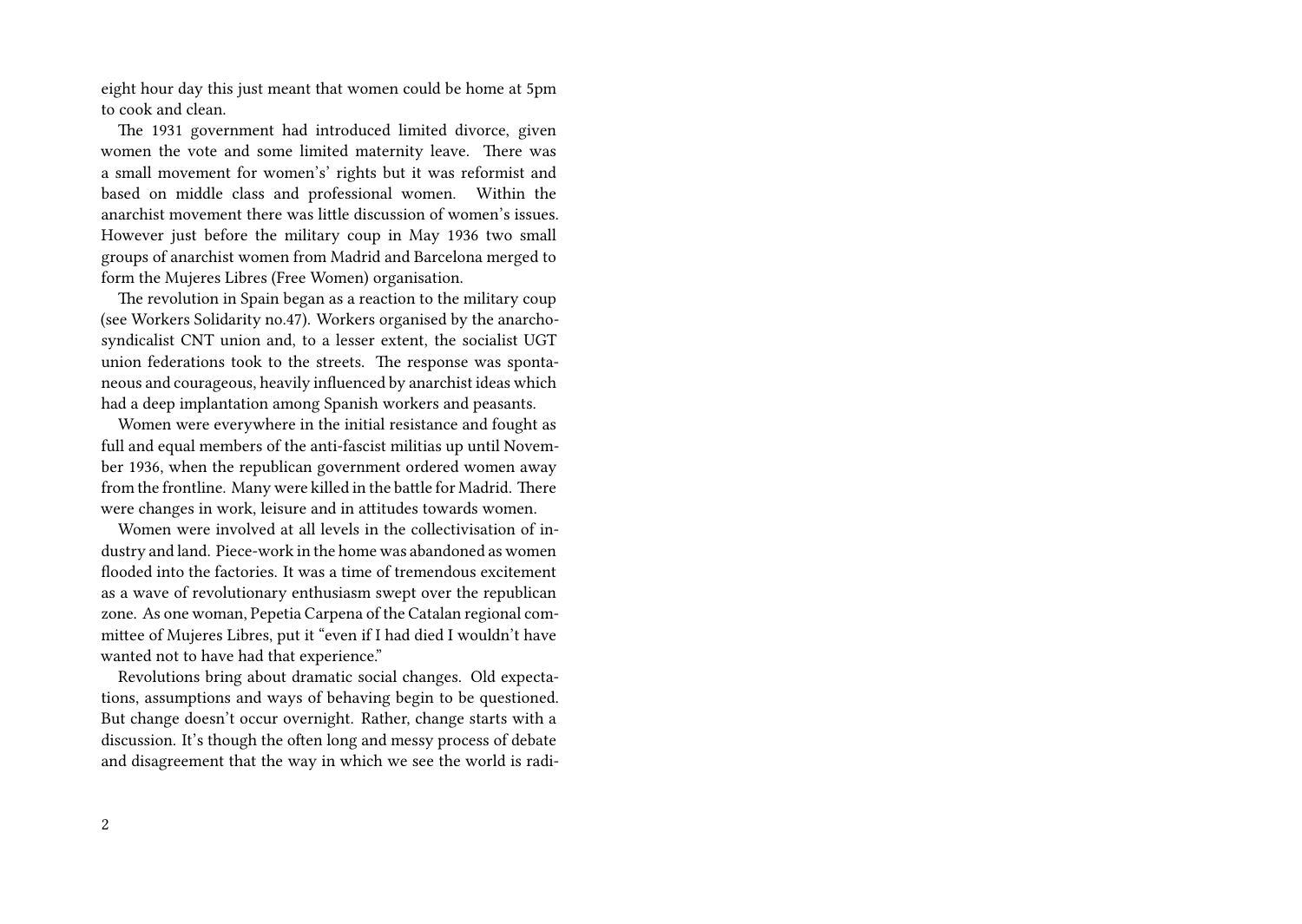cally altered. So, as we can see in Spain, no revolution is cut and dry.

In areas where they were well organised, such as Terrasa where anarchist women in the textile industry had a group since 1931, they gained maternity leave and full equality of pay. In many cases, though, the CNT was unable or unwilling to make real it's goal of full equality. In textiles, in general, where women formed the overwhelming majority of the workforce they still had the lowest wages.

On the land there was further to go as attitudes lagged even further behind. However, in the collectives women found that for the first time ever they did have a real say, although sometimes not an equal say or vote to the men. In some collectives such as Mazon and Miramel in Aragon women and men were paid the same. In many, though, this was not the case.

These collectives did assume that a woman deserved an income in her own right, which was an advance. Most collectives, though, had a "family wage". This, of course, was almost always paid to the man who would be assumed to be the head of the household. The social division of labour remained. "Women's work" was "women's work" and when women did "men's work" they still got women's wages !

The CNT was committed, at least in theory, to full and absolute equality. They declared, at their 1936 Saragosa conference, that after the revolution "the two sexes will be equal, both in rights and obligations."

In practice, up to 1936, the CNT was failing to draw in women. Women in the union often found that they were not being taken seriously and that sexism was not uncommon. To combat this the Mujeres Libres group was founded in May 1936.

They aimed to empower women, giving them the confidence to become involved in anarchist politics. They saw it as crucial to involve women directly in the struggle for their own liberation. They did not see themselves as feminists, in fact according to one mem